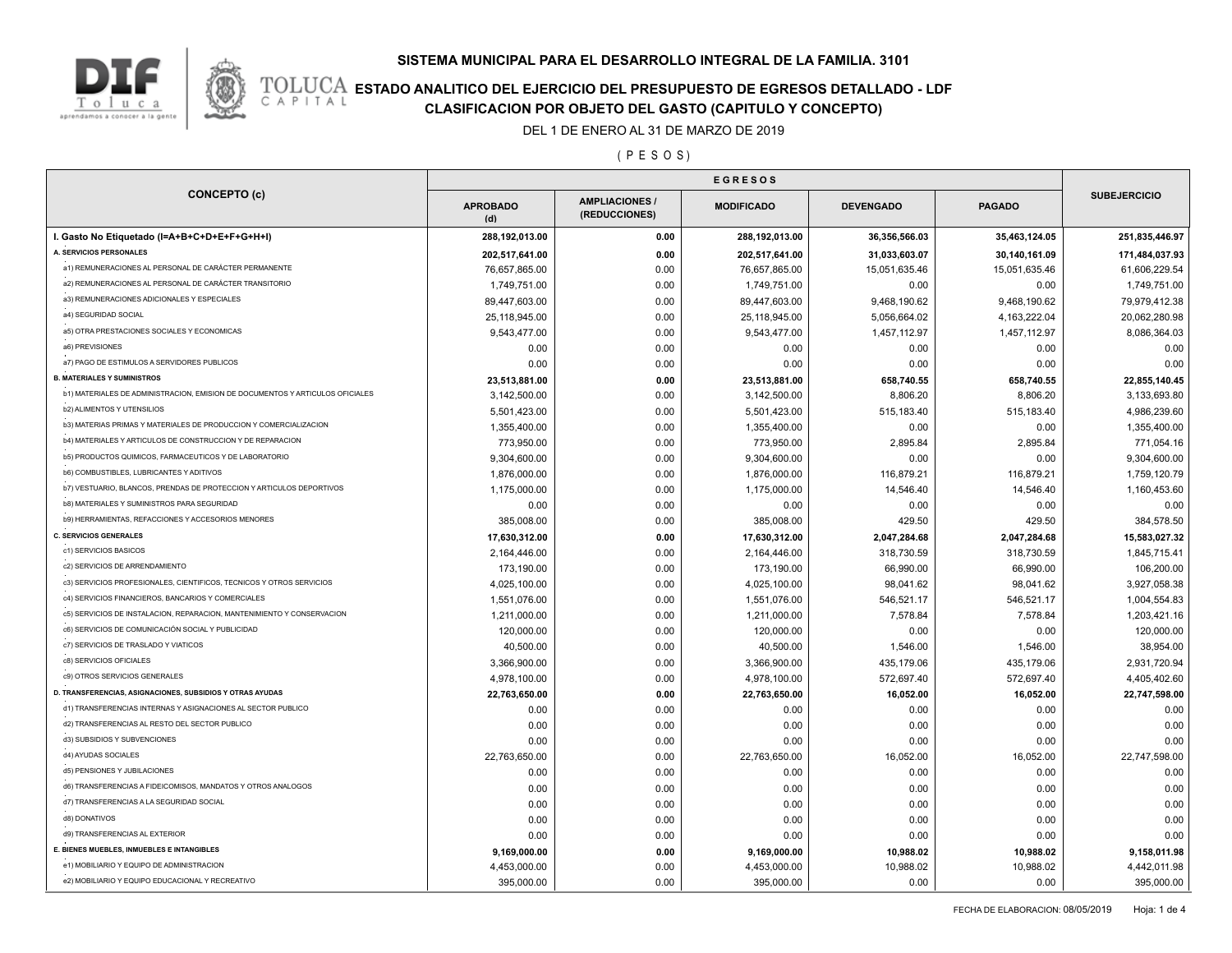

## **TOLUCA ESTADO ANALITICO DEL EJERCICIO DEL PRESUPUESTO DE EGRESOS DETALLADO - LDF**<br>CAPITAL CIASIFICACION POR OBJETO DEL GASTO (CAPITULO Y CONCEPTO) **CLASIFICACION POR OBJETO DEL GASTO (CAPITULO Y CONCEPTO)**

DEL 1 DE ENERO AL 31 DE MARZO DE 2019

( P E S O S )

| <b>CONCEPTO (c)</b>                                                                                            | <b>APROBADO</b><br>(d) | <b>AMPLIACIONES /</b><br>(REDUCCIONES) | <b>MODIFICADO</b> | <b>DEVENGADO</b> | <b>PAGADO</b> | <b>SUBEJERCICIO</b> |
|----------------------------------------------------------------------------------------------------------------|------------------------|----------------------------------------|-------------------|------------------|---------------|---------------------|
| e3) EQUIPO E INSTRUMENTAL MEDICO Y DE LABORATORIO                                                              | 476,000.00             | 0.00                                   | 476,000.00        | 0.00             | 0.00          | 476,000.00          |
| e4) VEHICULOS Y EQUIPO DE TRANSPORTE                                                                           | 3,725,000.00           | 0.00                                   | 3,725,000.00      | 0.00             | 0.00          | 3,725,000.00        |
| e5) EQUIPO DE DEFENSA Y SEGURIDAD                                                                              | 0.00                   | 0.00                                   | 0.00              | 0.00             | 0.00          | 0.00                |
| e6) MAQUINARIA, OTROS EQUIPOS Y HERRAMIENTAS                                                                   | 20,000.00              | 0.00                                   | 20,000.00         | 0.00             | 0.00          | 20,000.00           |
| e7) ACTIVOS BIOLOGICOS                                                                                         | 0.00                   | 0.00                                   | 0.00              | 0.00             | 0.00          | 0.00                |
| e8) BIENES INMUEBLES                                                                                           | 0.00                   | 0.00                                   | 0.00              | 0.00             | 0.00          | 0.00                |
| e9) ACTIVOS INTANGIBLES                                                                                        | 100,000.00             | 0.00                                   | 100,000.00        | 0.00             | 0.00          | 100,000.00          |
| F. INVERSION PUBLICA                                                                                           | 10,000,000.00          | 0.00                                   | 10,000,000.00     | 0.00             | 0.00          | 10,000,000.00       |
| f1) OBRA PUBLICA EN BIENES DE DOMINIO PUBLICO                                                                  | 0.00                   | 0.00                                   | 0.00              | 0.00             | 0.00          | 0.00                |
| f2) OBRA PUBLICA EN BIENES PROPIOS                                                                             | 10,000,000.00          | 0.00                                   | 10,000,000.00     | 0.00             | 0.00          | 10,000,000.00       |
| f3) PROYECTOS PRODUCTIVOS Y ACCIONES DE FOMENTO                                                                | 0.00                   | 0.00                                   | 0.00              | 0.00             | 0.00          | 0.00                |
| <b>G. INVERSIONES FINANCIERAS Y OTRAS PROVISIONES</b>                                                          | 0.00                   | 0.00                                   | 0.00              | 0.00             | 0.00          | 0.00                |
| g1) INVERSIONES PARA EL FOMENTO DE ACTIVIDADES PRODUCTIVAS                                                     | 0.00                   | 0.00                                   | 0.00              | 0.00             | 0.00          | 0.00                |
| g2) ACCIONES Y PARTICIPACIONES DE CAPITAL                                                                      | 0.00                   | 0.00                                   | 0.00              | 0.00             | 0.00          | 0.00                |
| g3) COMPRA DE TITULOS Y VALORES                                                                                | 0.00                   | 0.00                                   | 0.00              | 0.00             | 0.00          | 0.00                |
| g4) CONCESION DE PRESTAMOS                                                                                     | 0.00                   | 0.00                                   | 0.00              | 0.00             | 0.00          | 0.00                |
| g5) INVERSIONES EN FIDEICOMISOS, MANDATOS Y OTROS ANALOGOS<br>FIDEICOMISO DE DESASTRES NATURALES (INFORMATIVO) | 0.00                   | 0.00                                   | 0.00              | 0.00             | 0.00          | 0.00                |
| g6) OTRAS INVERSIONES FINANCIERAS                                                                              | 0.00                   | 0.00                                   | 0.00              | 0.00             | 0.00          | 0.00                |
| g7) PROVISIONES PARA CONTINGENCIAS Y OTRAS EROGACIONES ESPECIALES                                              | 0.00                   | 0.00                                   | 0.00              | 0.00             | 0.00          | 0.00                |
| H. PARTICIPACIONES Y APORTACIONES                                                                              | 0.00                   | 0.00                                   | 0.00              | 0.00             | 0.00          | 0.00                |
| h1) PARTICIPACIONES                                                                                            | 0.00                   | 0.00                                   | 0.00              | 0.00             | 0.00          | 0.00                |
| h2) APORTACIONES                                                                                               | 0.00                   | 0.00                                   | 0.00              | 0.00             | 0.00          | 0.00                |
| h3) CONVENIOS                                                                                                  | 0.00                   | 0.00                                   | 0.00              | 0.00             | 0.00          | 0.00                |
| I. DEUDA PUBLICA                                                                                               | 2,597,529.00           | 0.00                                   | 2,597,529.00      | 2,589,897.71     | 2,589,897.71  | 7,631.29            |
| i1) AMORTIZACION DE LA DEUDA PUBLICA                                                                           | 0.00                   | 0.00                                   | 0.00              | 0.00             | 0.00          | 0.00                |
| i2) INTERESES DE LA DEUDA PUBLICA                                                                              | 0.00                   | 0.00                                   | 0.00              | 0.00             | 0.00          | 0.00                |
| i3) COMISIONES DE LA DEUDA PUBLICA                                                                             | 0.00                   | 0.00                                   | 0.00              | 0.00             | 0.00          | 0.00                |
| i4) GASTOS DE LA DEUDA PUBLICA                                                                                 | 0.00                   | 0.00                                   | 0.00              | 0.00             | 0.00          | 0.00                |
| i5) COSTO POR COBERTURAS                                                                                       | 0.00                   | 0.00                                   | 0.00              | 0.00             | 0.00          | 0.00                |
| i6) APOYOS FINANCIEROS                                                                                         | 0.00                   | 0.00                                   | 0.00              | 0.00             | 0.00          | 0.00                |
| i7) ADEUDOS DE EJERCICIOS FISCALES ANTERIORES (ADEFAS)                                                         | 2,597,529.00           | 0.00                                   | 2,597,529.00      | 2,589,897.71     | 2,589,897.71  | 7,631.29            |
| II. Gasto Etiquetado (II=A+B+C+D+E+F+G+H+I)                                                                    | 0.00                   | 0.00                                   | 0.00              | 0.00             | 0.00          | 0.00                |
| A. SERVICIOS PERSONALES                                                                                        | 0.00                   | 0.00                                   | 0.00              | 0.00             | 0.00          | 0.00                |
| a1) REMUNERACIONES AL PERSONAL DE CARÁCTER PERMANENTE                                                          | 0.00                   | 0.00                                   | 0.00              | 0.00             | 0.00          | 0.00                |
| a2) REMUNERACIONES AL PERSONAL DE CARÁCTER TRANSITORIO                                                         | 0.00                   | 0.00                                   | 0.00              | 0.00             | 0.00          | 0.00                |
| a3) REMUNERACIONES ADICIONALES Y ESPECIALES                                                                    | 0.00                   | 0.00                                   | 0.00              | 0.00             | 0.00          | 0.00                |
| a4) SEGURIDAD SOCIAL                                                                                           | 0.00                   | 0.00                                   | 0.00              | 0.00             | 0.00          | 0.00                |
| a5) OTRA PRESTACIONES SOCIALES Y ECONOMICAS                                                                    | 0.00                   | 0.00                                   | 0.00              | 0.00             | 0.00          | 0.00                |
| a6) PREVISIONES                                                                                                | 0.00                   | 0.00                                   | 0.00              | 0.00             | 0.00          | 0.00                |
| a7) PAGO DE ESTIMULOS A SERVIDORES PUBLICOS                                                                    | 0.00                   | 0.00                                   | 0.00              | 0.00             | 0.00          | 0.00                |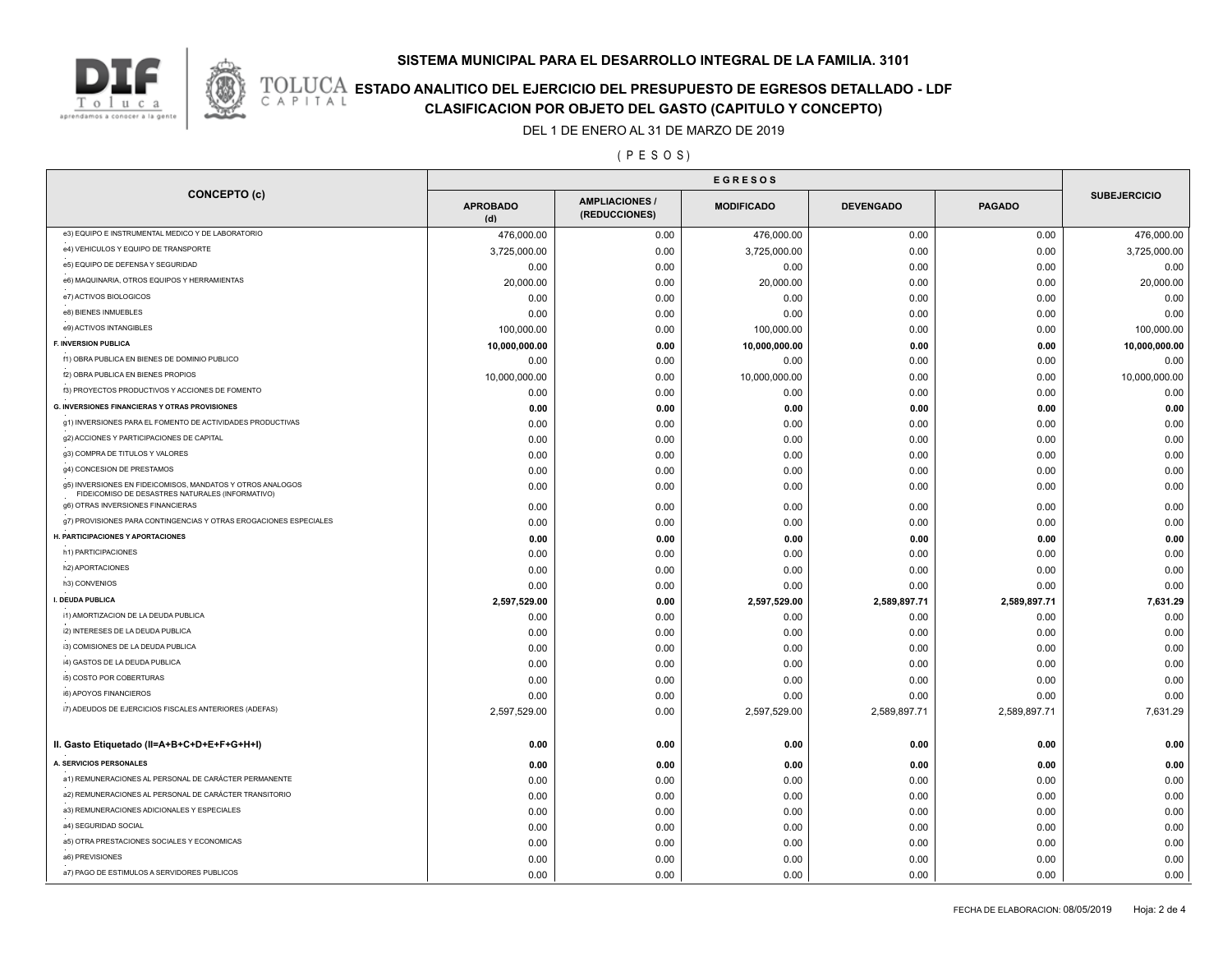

## **ESTADO ANALITICO DEL EJERCICIO DEL PRESUPUESTO DE EGRESOS DETALLADO - LDF**<br>CAPITAL CIASIFICACION POR OBJETO DEL GASTO (CAPITULO Y CONCEPTO) **CLASIFICACION POR OBJETO DEL GASTO (CAPITULO Y CONCEPTO)**

DEL 1 DE ENERO AL 31 DE MARZO DE 2019

( P E S O S )

| <b>CONCEPTO (c)</b>                                                           | <b>APROBADO</b><br>(d) | <b>AMPLIACIONES/</b><br>(REDUCCIONES) | <b>MODIFICADO</b> | <b>DEVENGADO</b> | <b>PAGADO</b> | <b>SUBEJERCICIO</b> |
|-------------------------------------------------------------------------------|------------------------|---------------------------------------|-------------------|------------------|---------------|---------------------|
| <b>B. MATERIALES Y SUMINISTROS</b>                                            | 0.00                   | 0.00                                  | 0.00              | 0.00             | 0.00          | 0.00                |
| b1) MATERIALES DE ADMINISTRACION, EMISION DE DOCUMENTOS Y ARTICULOS OFICIALES | 0.00                   | 0.00                                  | 0.00              | 0.00             | 0.00          | 0.00                |
| <b>b2) ALIMENTOS Y UTENSILIOS</b>                                             | 0.00                   | 0.00                                  | 0.00              | 0.00             | 0.00          | 0.00                |
| b3) MATERIAS PRIMAS Y MATERIALES DE PRODUCCION Y COMERCIALIZACION             | 0.00                   | 0.00                                  | 0.00              | 0.00             | 0.00          | 0.00                |
| b4) MATERIALES Y ARTICULOS DE CONSTRUCCION Y DE REPARACION                    | 0.00                   | 0.00                                  | 0.00              | 0.00             | 0.00          | 0.00                |
| b5) PRODUCTOS QUIMICOS, FARMACEUTICOS Y DE LABORATORIO                        | 0.00                   | 0.00                                  | 0.00              | 0.00             | 0.00          | 0.00                |
| <b>b6) COMBUSTIBLES, LUBRICANTES Y ADITIVOS</b>                               | 0.00                   | 0.00                                  | 0.00              | 0.00             | 0.00          | 0.00                |
| b7) VESTUARIO, BLANCOS, PRENDAS DE PROTECCION Y ARTICULOS DEPORTIVOS          | 0.00                   | 0.00                                  | 0.00              | 0.00             | 0.00          | 0.00                |
| <b>b8) MATERIALES Y SUMINISTROS PARA SEGURIDAD</b>                            | 0.00                   | 0.00                                  | 0.00              | 0.00             | 0.00          | 0.00                |
| b9) HERRAMIENTAS, REFACCIONES Y ACCESORIOS MENORES                            | 0.00                   | 0.00                                  | 0.00              | 0.00             | 0.00          | 0.00                |
| <b>C. SERVICIOS GENERALES</b>                                                 | 0.00                   | 0.00                                  | 0.00              | 0.00             | 0.00          | 0.00                |
| c1) SERVICIOS BASICOS                                                         | 0.00                   | 0.00                                  | 0.00              | 0.00             | 0.00          | 0.00                |
| c2) SERVICIOS DE ARRENDAMIENTO                                                | 0.00                   | 0.00                                  | 0.00              | 0.00             | 0.00          | 0.00                |
| c3) SERVICIOS PROFESIONALES, CIENTIFICOS, TECNICOS Y OTROS SERVICIOS          | 0.00                   | 0.00                                  | 0.00              | 0.00             | 0.00          | 0.00                |
| c4) SERVICIOS FINANCIEROS, BANCARIOS Y COMERCIALES                            | 0.00                   | 0.00                                  | 0.00              | 0.00             | 0.00          | 0.00                |
| c5) SERVICIOS DE INSTALACION, REPARACION, MANTENIMIENTO Y CONSERVACION        | 0.00                   | 0.00                                  | 0.00              | 0.00             | 0.00          | 0.00                |
| c6) SERVICIOS DE COMUNICACIÓN SOCIAL Y PUBLICIDAD                             | 0.00                   | 0.00                                  | 0.00              | 0.00             | 0.00          | 0.00                |
| c7) SERVICIOS DE TRASLADO Y VIATICOS                                          | 0.00                   | 0.00                                  | 0.00              | 0.00             | 0.00          | 0.00                |
| c8) SERVICIOS OFICIALES                                                       | 0.00                   | 0.00                                  | 0.00              | 0.00             | 0.00          | 0.00                |
| c9) OTROS SERVICIOS GENERALES                                                 | 0.00                   | 0.00                                  | 0.00              | 0.00             | 0.00          | 0.00                |
| D. TRANSFERENCIAS, ASIGNACIONES, SUBSIDIOS Y OTRAS AYUDAS                     | 0.00                   | 0.00                                  | 0.00              | 0.00             | 0.00          | 0.00                |
| d1) TRANSFERENCIAS INTERNAS Y ASIGNACIONES AL SECTOR PUBLICO                  | 0.00                   | 0.00                                  | 0.00              | 0.00             | 0.00          | 0.00                |
| d2) TRANSFERENCIAS AL RESTO DEL SECTOR PUBLICO                                | 0.00                   | 0.00                                  | 0.00              | 0.00             | 0.00          | 0.00                |
| d3) SUBSIDIOS Y SUBVENCIONES                                                  | 0.00                   | 0.00                                  | 0.00              | 0.00             | 0.00          | 0.00                |
| d4) AYUDAS SOCIALES                                                           | 0.00                   | 0.00                                  | 0.00              | 0.00             | 0.00          | 0.00                |
| d5) PENSIONES Y JUBILACIONES                                                  | 0.00                   | 0.00                                  | 0.00              | 0.00             | 0.00          | 0.00                |
| d6) TRANSFERENCIAS A FIDEICOMISOS, MANDATOS Y OTROS ANALOGOS                  | 0.00                   | 0.00                                  | 0.00              | 0.00             | 0.00          | 0.00                |
| d7) TRANSFERENCIAS A LA SEGURIDAD SOCIAL                                      |                        |                                       |                   |                  | 0.00          | 0.00                |
| d8) DONATIVOS                                                                 | 0.00<br>0.00           | 0.00<br>0.00                          | 0.00              | 0.00             | 0.00          | 0.00                |
| d9) TRANSFERENCIAS AL EXTERIOR                                                | 0.00                   | 0.00                                  | 0.00<br>0.00      | 0.00<br>0.00     | 0.00          | 0.00                |
| E. BIENES MUEBLES, INMUEBLES E INTANGIBLES                                    | 0.00                   | 0.00                                  | 0.00              | 0.00             | 0.00          | 0.00                |
| e1) MOBILIARIO Y EQUIPO DE ADMINISTRACION                                     |                        |                                       |                   |                  |               | 0.00                |
| e2) MOBILIARIO Y EQUIPO EDUCACIONAL Y RECREATIVO                              | 0.00                   | 0.00                                  | 0.00              | 0.00             | 0.00<br>0.00  | 0.00                |
| e3) EQUIPO E INSTRUMENTAL MEDICO Y DE LABORATORIO                             | 0.00<br>0.00           | 0.00<br>0.00                          | 0.00              | 0.00<br>0.00     | 0.00          | 0.00                |
| e4) VEHICULOS Y EQUIPO DE TRANSPORTE                                          |                        |                                       | 0.00              |                  |               |                     |
| e5) EQUIPO DE DEFENSA Y SEGURIDAD                                             | 0.00                   | 0.00                                  | 0.00              | 0.00             | 0.00          | 0.00                |
| e6) MAQUINARIA, OTROS EQUIPOS Y HERRAMIENTAS                                  | 0.00                   | 0.00                                  | 0.00              | 0.00             | 0.00          | 0.00                |
| e7) ACTIVOS BIOLOGICOS                                                        | 0.00                   | 0.00                                  | 0.00              | 0.00             | 0.00          | 0.00                |
| e8) BIENES INMUEBLES                                                          | 0.00                   | 0.00                                  | 0.00              | 0.00             | 0.00          | 0.00                |
| e9) ACTIVOS INTANGIBLES                                                       | 0.00                   | 0.00                                  | 0.00              | 0.00             | 0.00          | 0.00                |
| <b>F. INVERSION PUBLICA</b>                                                   | 0.00                   | 0.00                                  | 0.00              | 0.00             | 0.00          | 0.00                |
|                                                                               | 0.00                   | 0.00                                  | 0.00              | 0.00             | 0.00          | 0.00                |
| f1) OBRA PUBLICA EN BIENES DE DOMINIO PUBLICO                                 | 0.00                   | 0.00                                  | 0.00              | 0.00             | 0.00          | 0.00                |